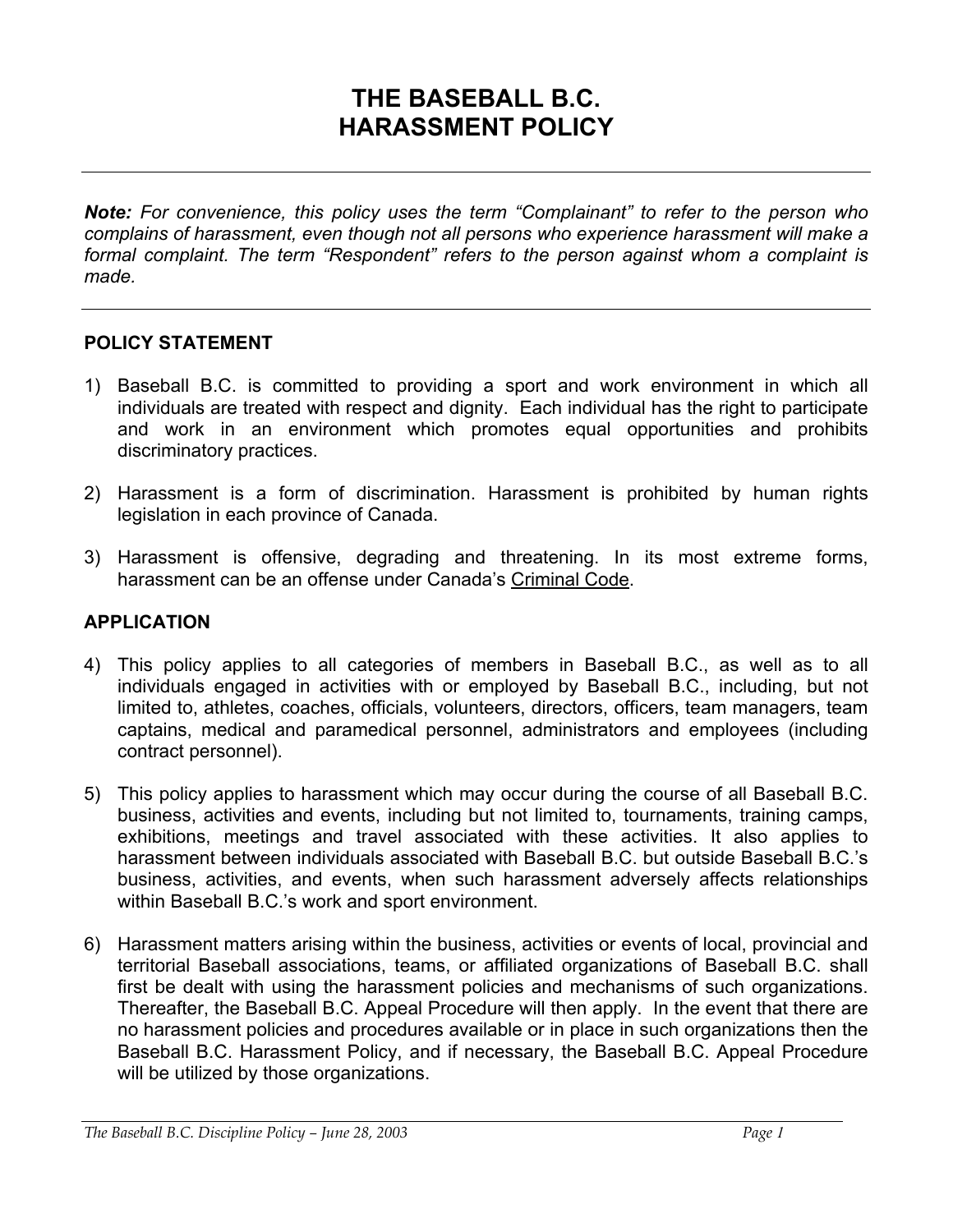- 7) Notwithstanding any provision in this Harassment Policy:
	- a) A hearing, decision of, or disciplinary action by Baseball B.C., the President of Baseball B.C. (or designate), or the Panel, or any appeal related thereto, is not invalidated or defeated by an irregularity or preliminary procedural objection or failure to meet a time requirement under this Policy.
	- b) If an irregularity, procedural error, or failure to meet a time requirement has occurred, Baseball B.C., the President of Baseball B.C. (or designate), or the Panel, may determine that the hearing, decision, disciplinary action or appeal shall remain in place, or proceed as the case may be, and may impose such conditions, including the granting an adjournment of further proceedings, as deemed appropriate in all of the circumstances.

## **DEFINITIONS**

- *8) Harassment* can take many forms but is generally defined as inappropriate behaviour including comments and/or conduct which is insulting, intimidating, humiliating, hurtful, malicious, degrading or otherwise offensive to an individual, or group of individuals, or which creates an uncomfortable environment.
- 9) For the purposes of this policy, *sexual harassment* is defined as unwelcome sexual advances, requests for sexual favours or other verbal or physical conduct of a sexual nature when:
	- a) submitting to or rejecting this conduct is used as the basis for making decisions which affect the individual; or
	- b) such conduct has the purpose or effect of interfering with an individual's performance; or
	- c) such conduct creates an intimidating, hostile or offensive environment.
- 9) Types of behaviour which constitute harassment include, but are not limited to:
	- a) written or verbal abuse or threats;
	- b) the display of visual material which is offensive or which one ought to know is offensive;
	- c) unwelcome remarks, jokes, comments, innuendo or taunting about a person's looks, body, attire, age, race, religion, sex or sexual orientation;
	- d) leering or other suggestive or obscene gestures;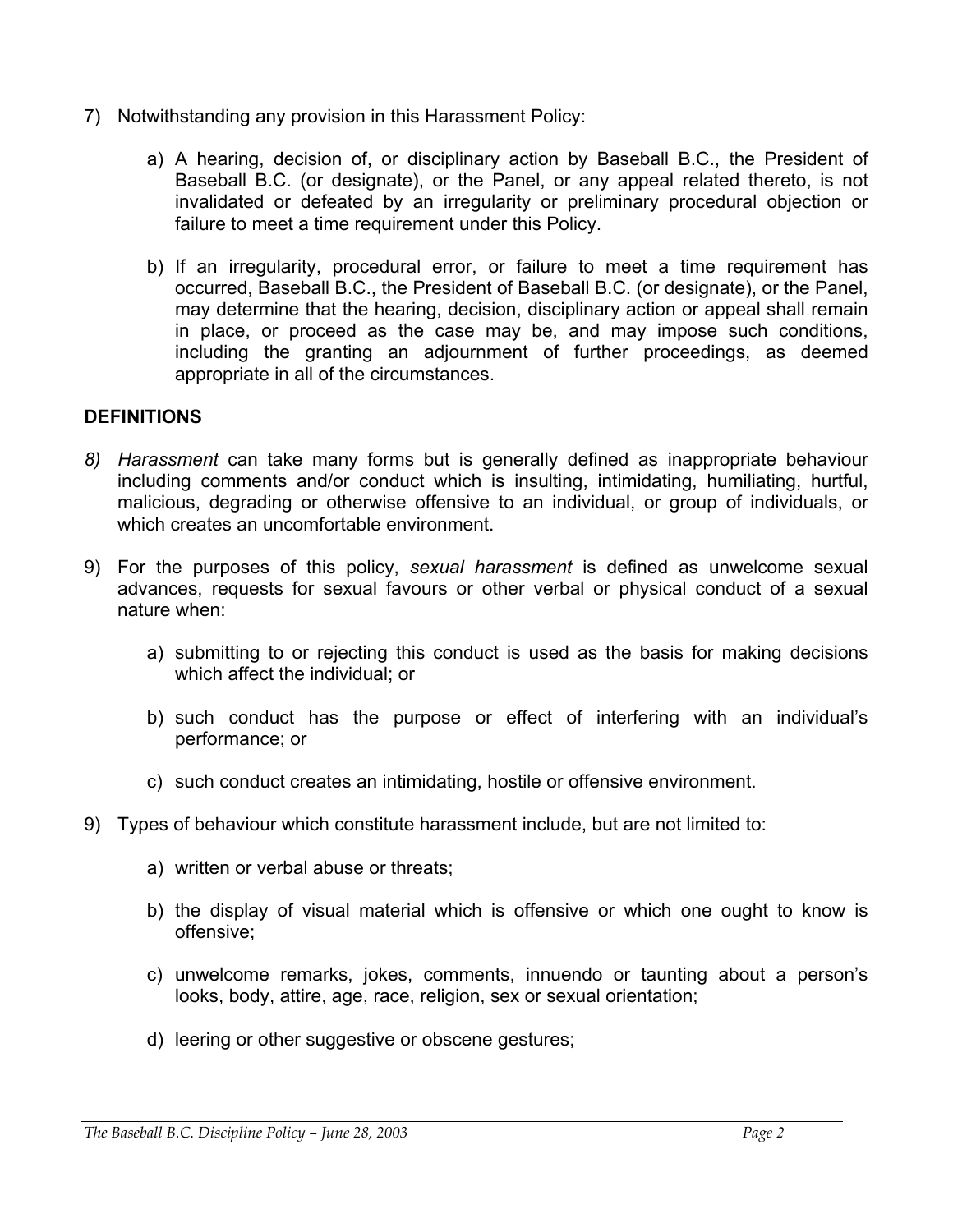- e) condescending, paternalistic or patronizing behaviour which is intended to undermine self-esteem, diminish performance or adversely affect working conditions;
- f) practical jokes which cause awkwardness or embarrassment, endanger a person's safety or negatively affect performance;
- g) unwanted physical contact including touching, petting, pinching or kissing;
- h) unwelcome sexual flirtations, advances, requests or invitations; and
- i) physical or sexual assault.

# **CONFIDENTIALITY**

10) Baseball B.C. recognizes that it can be extremely difficult to come forward with a complaint of harassment and that it can be devastating to be wrongly accused of harassment. Baseball B.C. recognizes the interests of both the Complainant and the Respondent in keeping the matter confidential except where such disclosure is required by law. This shall not preclude publication of the final outcome of any matter.

## **COMPLAINT PROCEDURE**

- 11) A person who experiences harassment is encouraged to make it known to the harasser that the behaviour is unwelcome, offensive and contrary to this policy.
- 12) If confronting the harasser is not possible, or if after confronting the harasser the harassment continues, the Complainant should request a meeting with an Official of Baseball B.C. For the purpose of this policy, an "official" may be a member of the Board of Directors, a committee member, a team manager or team captain, a coach or any other person in a position of authority.
- 13) Once contacted by a Complainant the role of the Official is to serve in a neutral, unbiased capacity in receiving the complaint and assisting in its informal resolution. If the Official considers that he or she is unable to act in this capacity, the Complainant shall be referred to another Baseball B.C. Official. If the Official determines that the nature of the alleged harassment may constitute a criminal offence the Official must immediately report the matter to the Executive Director or President of Baseball B.C., who shall then make a determination as to whether or not the appropriate law enforcements authority should be notified.
- 14) There are three possible outcomes to this meeting of Complainant and Official:
	- a) It may be determined that the conduct does not constitute harassment as defined in this policy, in which case the matter will be closed;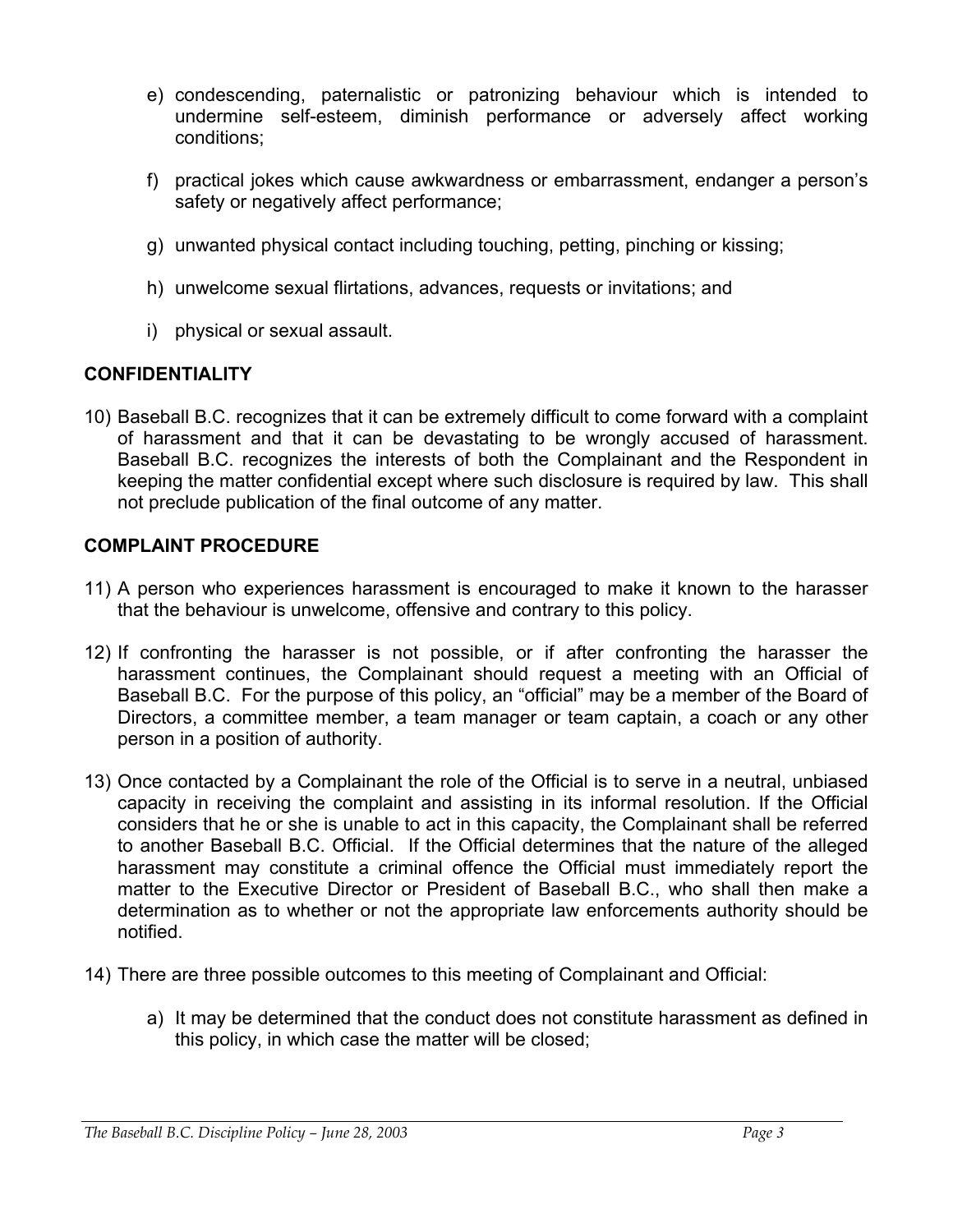- b) The Complainant may decide to pursue an informal resolution of the complaint, in which case the Official will assist the two parties to negotiate an acceptable resolution of the complaint; or
- c) The Complainant may decide to lay a formal written complaint and/or report the matter to the appropriate law enforcement agency, in which case the Official shall advise the President of Baseball B.C., who shall immediately appoint an independent individual ("the Investigator") to conduct an investigation of the complaint and/or report the matter to the appropriate law enforcement authority.
- 15) Ideally, the Investigator should be a person experienced in harassment matters and investigation techniques, and may be an outside professional. He or she shall carry out the investigation in a timely manner and at the conclusion of the investigation shall submit a written report to the President not later than 14 days following the date that the formal written complaint was received by the President.
- 16) Within 7 days of receiving the written report of the Investigator, the President shall appoint three individuals to serve as a Panel to conduct a hearing.
- 17) Harassment complaints occurring within competition may be dealt with immediately, if necessary by a Baseball B.C. representative in a position of authority, provided the Respondent is told of the nature of the complaint and has an opportunity to provide information concerning the incident. In such situations, disciplinary sanctions shall be for the duration of the event only. Further sanctions may be applied, but only after review of the matter in accordance with the procedures set out in this policy. This review does not replace the appeal provisions of this policy.
- 18) This policy shall not prevent a person in authority from taking immediate, informal, corrective disciplinary action in response to behaviour that, in their view, constitutes a minor incident of harassment.

# **HEARING**

- 19) A Hearing shall take place in accordance with the process set out in The Baseball B.C. Discipline Policy, and in addition:
	- a) The Complainant and Respondent shall each receive a copy of the Investigator's report;
	- b) Subject to Section 20, the Complainant shall be present at the Hearing to respond to the Investigator's report, give evidence, and to answer questions of the Panel;
	- c) The Respondent may choose to attend or not attend the Hearing, however in the absence of the Respondent, the Hearing shall proceed; and
	- d) The Investigator may attend the Hearing at the request of the Panel.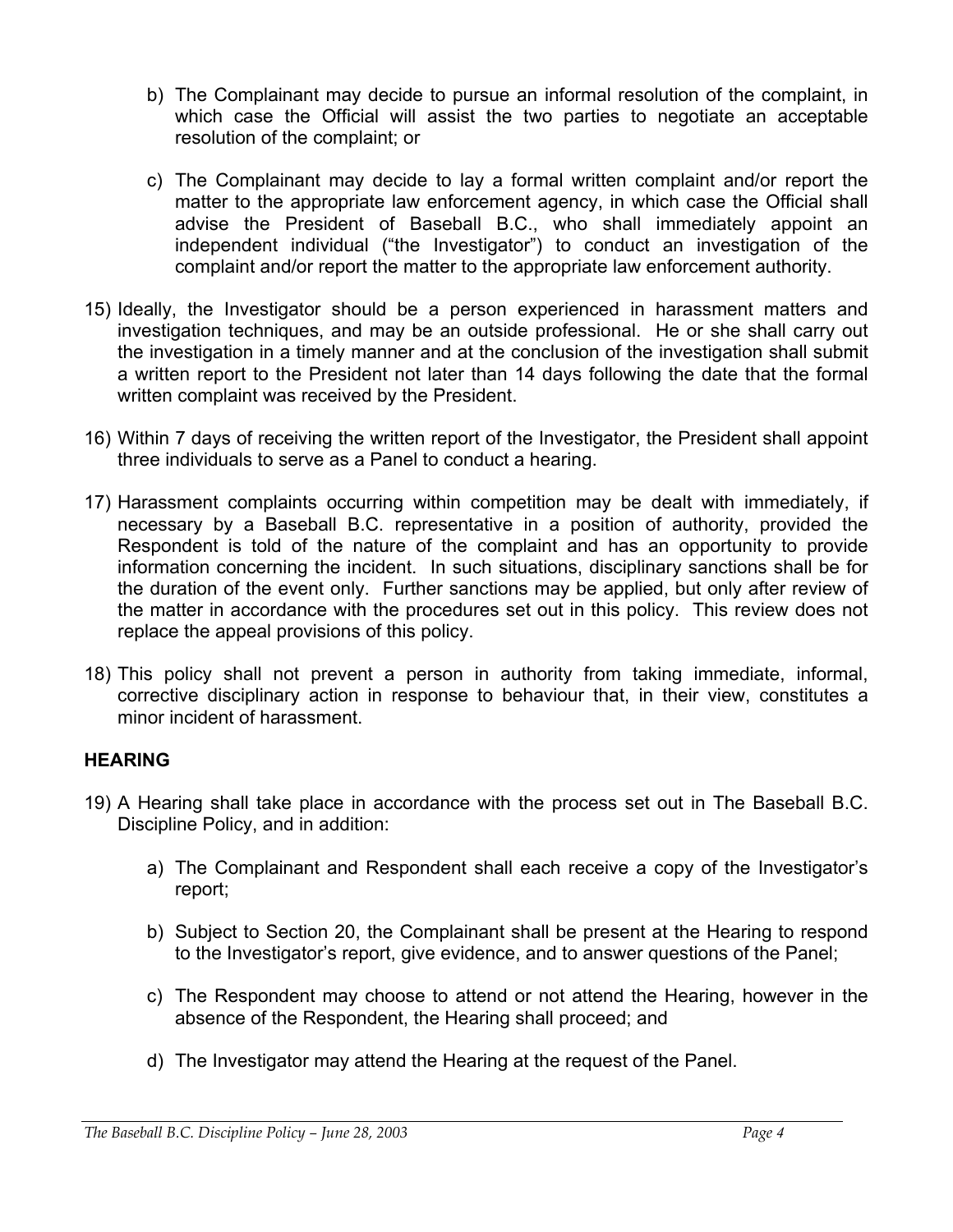- 20) If at any point in the proceeding, the Complainant is reluctant to continue, it shall be at the sole discretion of the Executive of Baseball B.C. to continue the review of the complaint in accordance with this policy. In this circumstance, Baseball B.C. shall take the place of the Complainant.
- 21) As soon as possible but in any event within 21 days of the Hearing, the Panel shall present its findings in a report to the President. A copy of the report is to be provided to both the Complainant and Respondent. This report shall contain:
	- a) a summary of the relevant facts;
	- b) a determination as to whether the acts complained of constitute harassment as defined in this policy;
	- c) the disciplinary action against the Respondent, if the acts constitute harassment; and
	- d) recommendations of the Panel to remedy or mitigate the harm or loss suffered by the Complainant, if the acts constitute harassment.
- 22) If the Panel determines that the allegations of harassment are false, vexatious, retaliatory or frivolous, their report may direct that disciplinary action be taken against the Complainant.
- 23) The President, Board of Directors and members of Baseball B.C. shall adopt and implement the disciplinary action determined by the Panel, subject only to the right of appeal set out herein.

#### **SANCTIONS**

- 24) When directing appropriate disciplinary sanctions, the Panel shall consider factors such as:
	- a) the nature and severity of the harassment;
	- b) whether the harassment involved any physical contact;
	- c) whether the harassment was an isolated incident or part of an ongoing pattern;
	- d) the nature of the relationship between the Complainant and Respondent;
	- e) the age of the Complainant ;
	- f) whether the Respondent had been involved in previous harassment incidents;
	- g) whether the Respondent admitted responsibility and expressed a willingness to